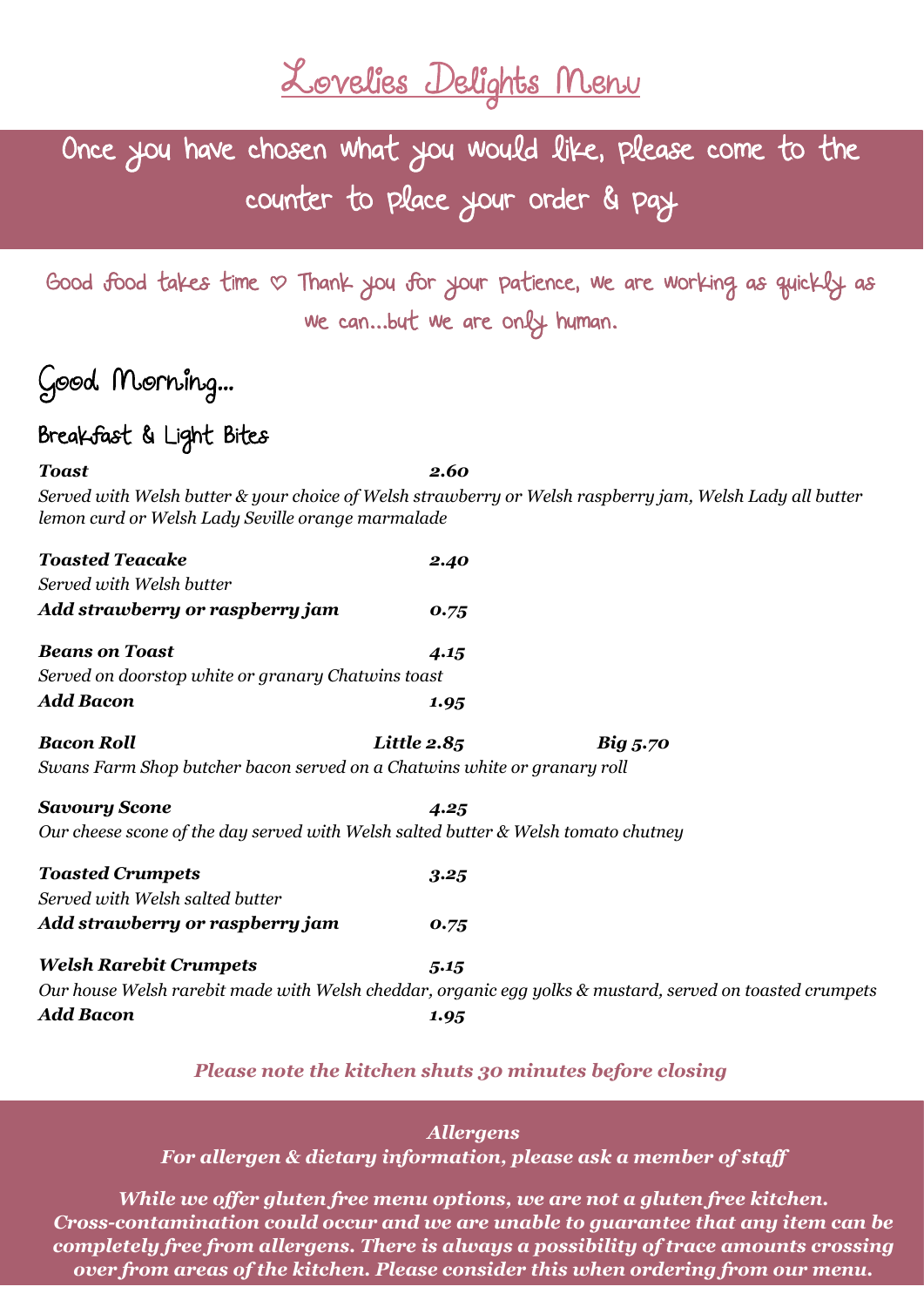Good Afternoon**…**

## Sandwiches

| All our sandwiches are served on a ploughman's white or granary roll with a side salad and crisps.                                                                               |                     |                  |
|----------------------------------------------------------------------------------------------------------------------------------------------------------------------------------|---------------------|------------------|
|                                                                                                                                                                                  | <b>Little Plate</b> | <b>Big Plate</b> |
| <b>Welsh Cheddar &amp; Chutney</b>                                                                                                                                               | 4.65                | 6.65             |
| Welsh cheddar paired with Welsh Tomato Chutney                                                                                                                                   |                     |                  |
| Tuna Mayonnaise & Cucumber                                                                                                                                                       | 4.65                | 6.65             |
| Tuna coated in Blodyn Aur mayonnaise with a hint of mustard & topped with thinly sliced cucumber                                                                                 |                     |                  |
| <b>BLT</b>                                                                                                                                                                       | 6.25                | 8.25             |
| A lunchtime classic made with Swans Farm Shop butcher bacon, lettuce, tomatoes & Bodyn Aur Mayonnaise with<br>a hint of mustard                                                  |                     |                  |
| <b>HLT</b>                                                                                                                                                                       | 5.35                | 7.35             |
| Grilled halloumi served with lettuce, tomatoes & Blodyn Aur mayonnaise with a hint of mustard                                                                                    |                     |                  |
| Something more                                                                                                                                                                   |                     |                  |
| <b>Cheese on Toast</b>                                                                                                                                                           | 5.25                |                  |
| Melted Welsh cheddar on thick cut toasted Chatwins bread, served with a salad garnish                                                                                            |                     |                  |
| <b>Add Bacon</b>                                                                                                                                                                 | 1.95                |                  |
| <b>Add Tomato Chutney</b>                                                                                                                                                        | 0.75                |                  |
| <b>Welsh Rarebit</b>                                                                                                                                                             | 7.95                |                  |
| Our house homemade rarebit made with Welsh cheddar, organic egg yolks & mustard, served with a salad<br>garnish dressed with Blodyn Aur balsamic dressing & Welsh tomato chutney |                     |                  |
| Add Bacon                                                                                                                                                                        | 1.95                |                  |
| Specials                                                                                                                                                                         |                     |                  |
| Soup of the day                                                                                                                                                                  | 5.85                |                  |
| Our homemade soup (Ask or todays flavour) served with freshly baked bread from Chatwins & Welsh butter                                                                           |                     |                  |
| Soup & a Savoury Scone                                                                                                                                                           | 6.75                |                  |
| Soup of the day served with our warm savoury scone of the day & paired with Welsh salted butter                                                                                  |                     |                  |
| <b>Add Tomato Chutney</b>                                                                                                                                                        | 0.75                |                  |
| Soup & a Sandwich                                                                                                                                                                | $7.80 - 8.15$       |                  |
| Our homemade soup served with your choice of little plate sandwich from our menu                                                                                                 |                     |                  |
| Tuna Melt                                                                                                                                                                        | 6.50                |                  |
| Tuna coated in mayonnaise with a hint of mustard served on Chatwins white or granary toast topped with<br>melted Welsh cheddar & served with a salad garnish                     |                     |                  |
|                                                                                                                                                                                  |                     |                  |

#### *Allergens*

*For allergen & dietary information, please ask a member of staff*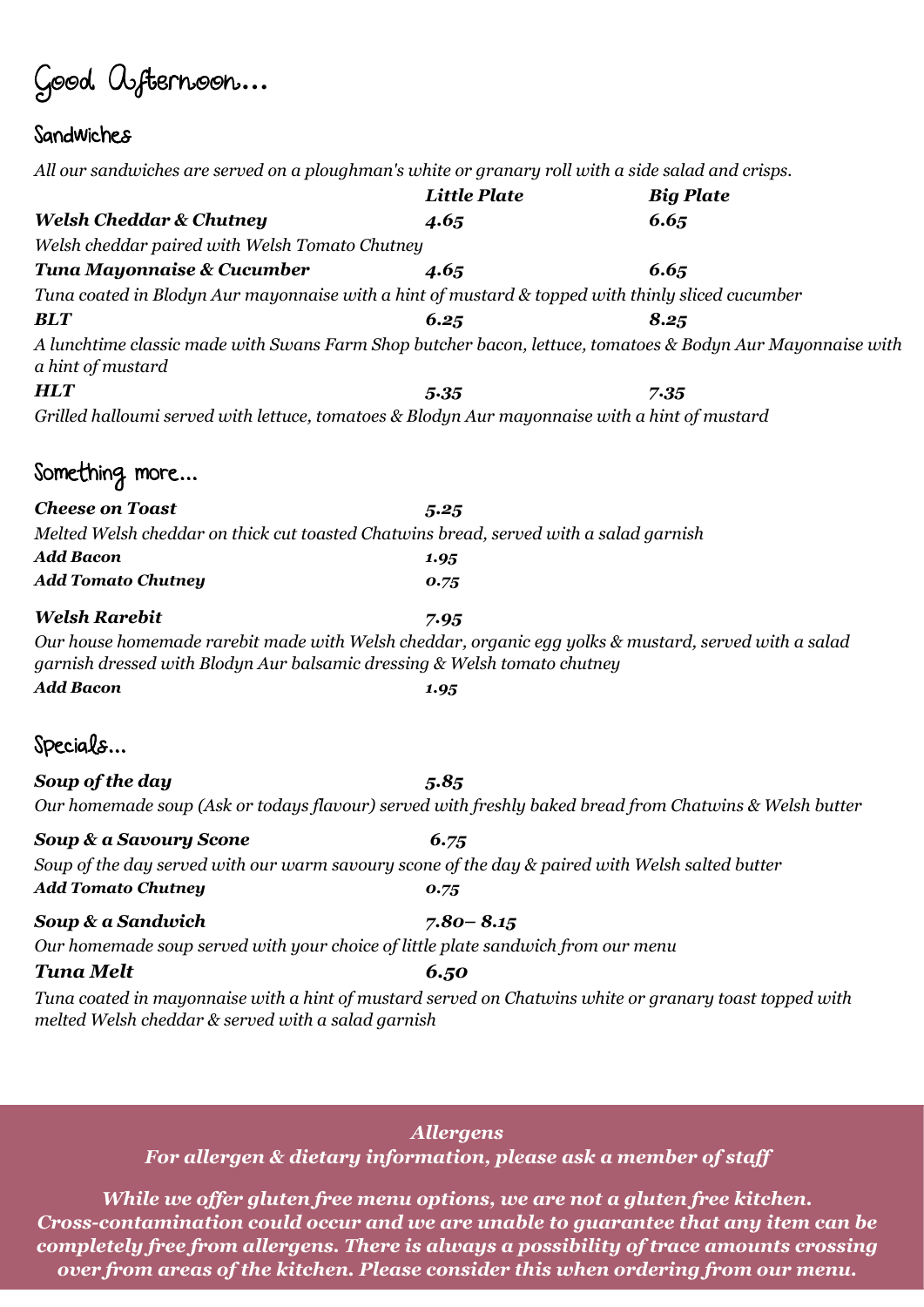# Little Person's Menu

| Toast                                  | 2.20 |
|----------------------------------------|------|
| White or granary toast served buttered |      |
| <b>Cheese on Toast</b>                 | 3.50 |
| Served on white or granary bread       |      |
| <b>Beans on Toast</b>                  | 3.15 |
| Served on white or granary bread       |      |
| <b>Crumpet</b>                         | 1.55 |
| Toasted crumpet served buttered        |      |
| <b>Cheesy Crumpet</b>                  | 2.10 |

*Toasted crumpet topped with melted Welsh cheese*

*Sandwiches - All our sandwiches are served on a white or granary roll with cucumber sticks, tomatoes, crisps & a cordial, milk or flavoured milk of your little person's choice* 

| <b>Cheese Sandwich</b>          | 4.95 |
|---------------------------------|------|
| <b>Jam Sandwich</b>             | 4.50 |
| Tuna Sandwich                   | 4.95 |
| Children's Drinks               |      |
| <b>Strawberry Milk</b>          | 1.50 |
| <b>Chocolate Milk</b>           | 1.50 |
| <b>Raspberry Milk</b>           | 1.50 |
| <b>Babyccino</b>                | 1.30 |
| <b>Children's Hot Chocolate</b> | 2.45 |
| With marshmallows & Cream       | 2.95 |
| <b>Organic Cordial</b>          | 1.00 |
| Child's Milk                    | 1.00 |

#### *Wi-Fi: Lovelies Delights2 & Lovelies Delights5 - VanillaCupcake2*

#### *Allergens*

*For allergen & dietary information, please ask a member of staff*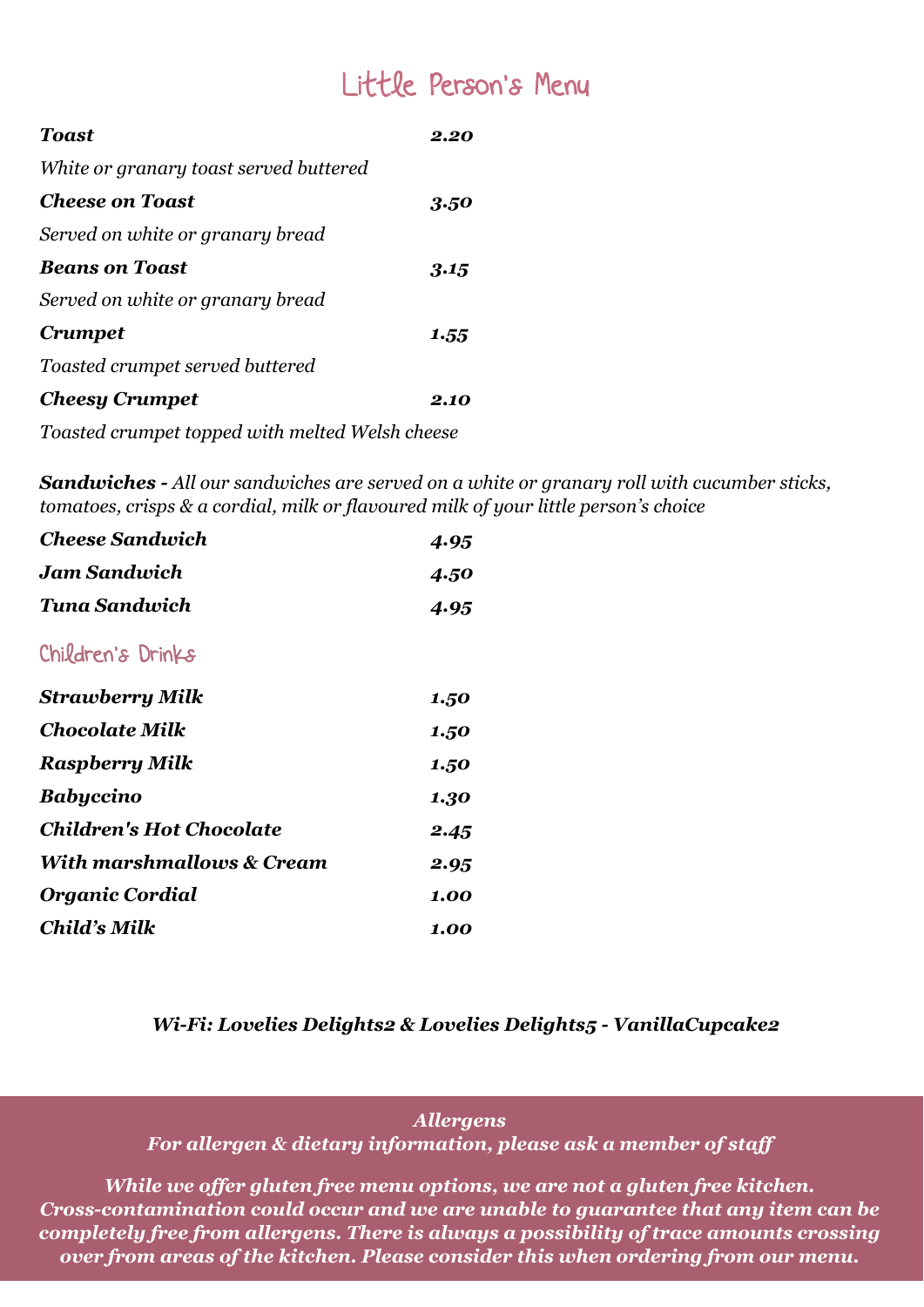| Cakes & Treats - Our cake makery provides an extensive range of delicious layer cakes, fridge     |
|---------------------------------------------------------------------------------------------------|
| cakes and cupcakes with an ethos to create wholesome, flavourful bakes using quality ingredients, |
| including organic where possible Perfect with a cup of tea or coffee.                             |

Our cake collection changes each day. Here is a glimpse of the treats in our cake range. Come and look at our counter to see todays selection

*Save room for a handmade treat, they're just a little bit yum! No space left? Take a slice or two home...*

### *Classic Cake Makery of the day 3.60*

*Our classic truly scrumptious sponge cakes filled with buttercream*

#### *Luxury Cake Makery of the day 4.70*

*Our delightful luxury sponge cakes are filled & coated with heavenly Swiss meringue buttercream*

*Cupcakes 2.65 See our cabinets for todays scrumptious cupcake selection*

#### *Home baked Scones 2.35 - 3.95*

*Ask for todays flavour. Served warm with butter & for an extra special treat, add Welsh strawberry or Welsh raspberry jam & a pot of clotted cream*

*Fridge Cakes 2.50 - 2.90 From rocky road to tiffins, our fridge cakes are all made with Belgian chocolate and taste divine*

#### *Bara Brith 2.95 Our house sugar crusted bara brith bursting with mixed fruit, cranberries, marmalade, cinnamon & ginger*

### Milkshakes

*Classic milkshakes made with chilly cow ice cream & local diary milk & topped with whipped cream. Choose from Strawberry, Vanilla, Chocolate or Honeycomb*

| <b>Childs</b>                                                      | 2.95          |
|--------------------------------------------------------------------|---------------|
| Adults                                                             | 3.95          |
| <b>Ice Cream by the scoop</b>                                      | $1.95 - 3.95$ |
| Choose from Chilly Cow Strawberry, Vanilla, Chocolate or Honeycomb |               |

Did you know we serve afternoon tea at Lovelies Delights? Our delectable afternoon tea includes freshly prepared sandwiches, warm scones with lashings of Welsh jam & clotted cream and a selection of delicious signature cakes. Speak to a member of the team for more information and to book in.

#### *Allergens*

*For allergen & dietary information, please ask a member of staff*